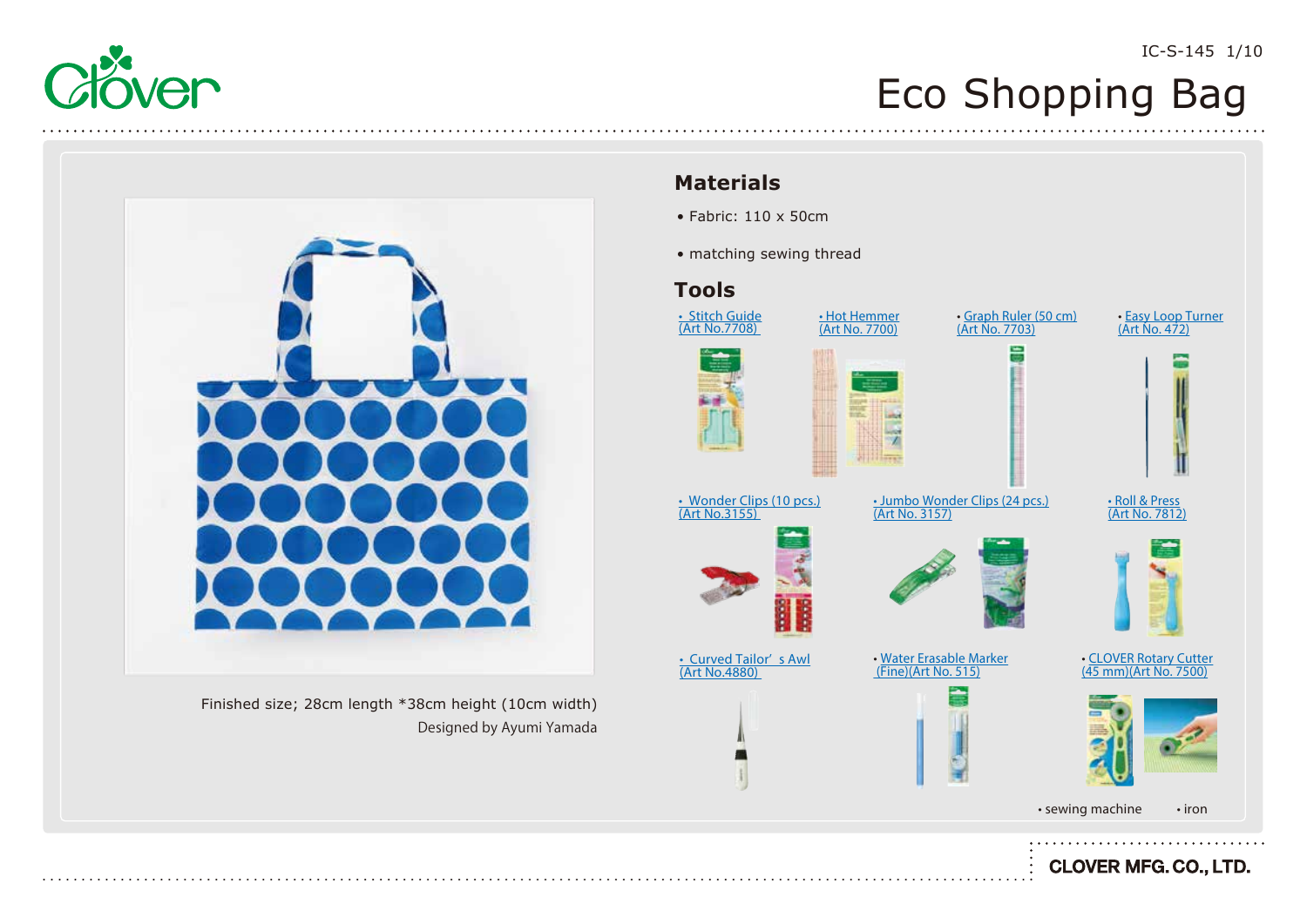

### **Cutting**



,,,,,,,,,,,,,,,,,,,,,,,,,,,,

Lay the fabric as shown in the image and draw cutting lines with water erasable marker.

Cut out each section. (Seam allowances are included)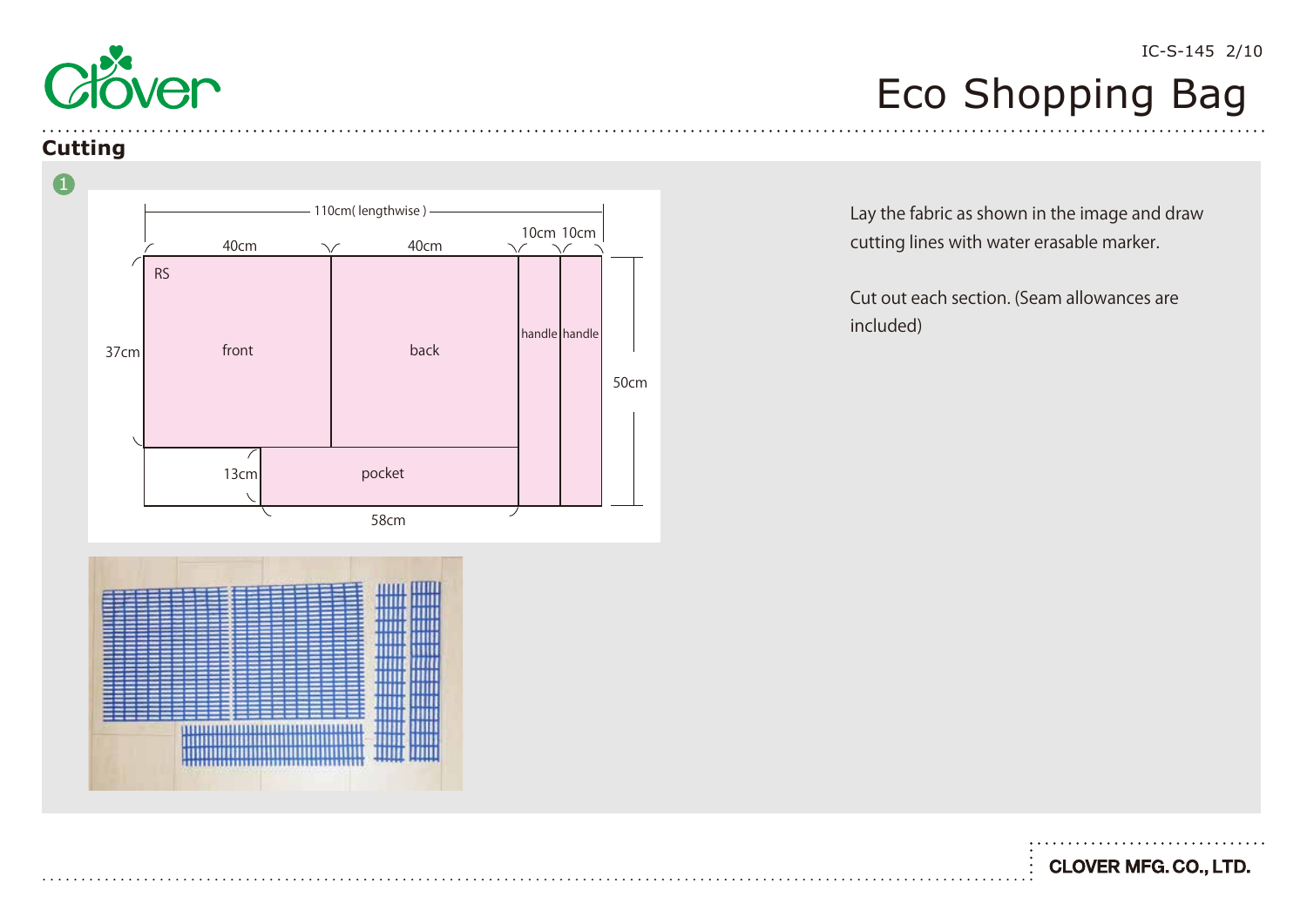

#### **Making**

### **Iron each piece (for fabric that cannot be ironed, use Roll & Press)**





Fold the top edges of front and back sections to wrong side as illustrated.

5cm 12cm 12cm 12cm 12cm 5cm 12cm RS 3



Fold pocket section in half, wrong sides facing (right side out), making a "W" shape as shown in the diagram.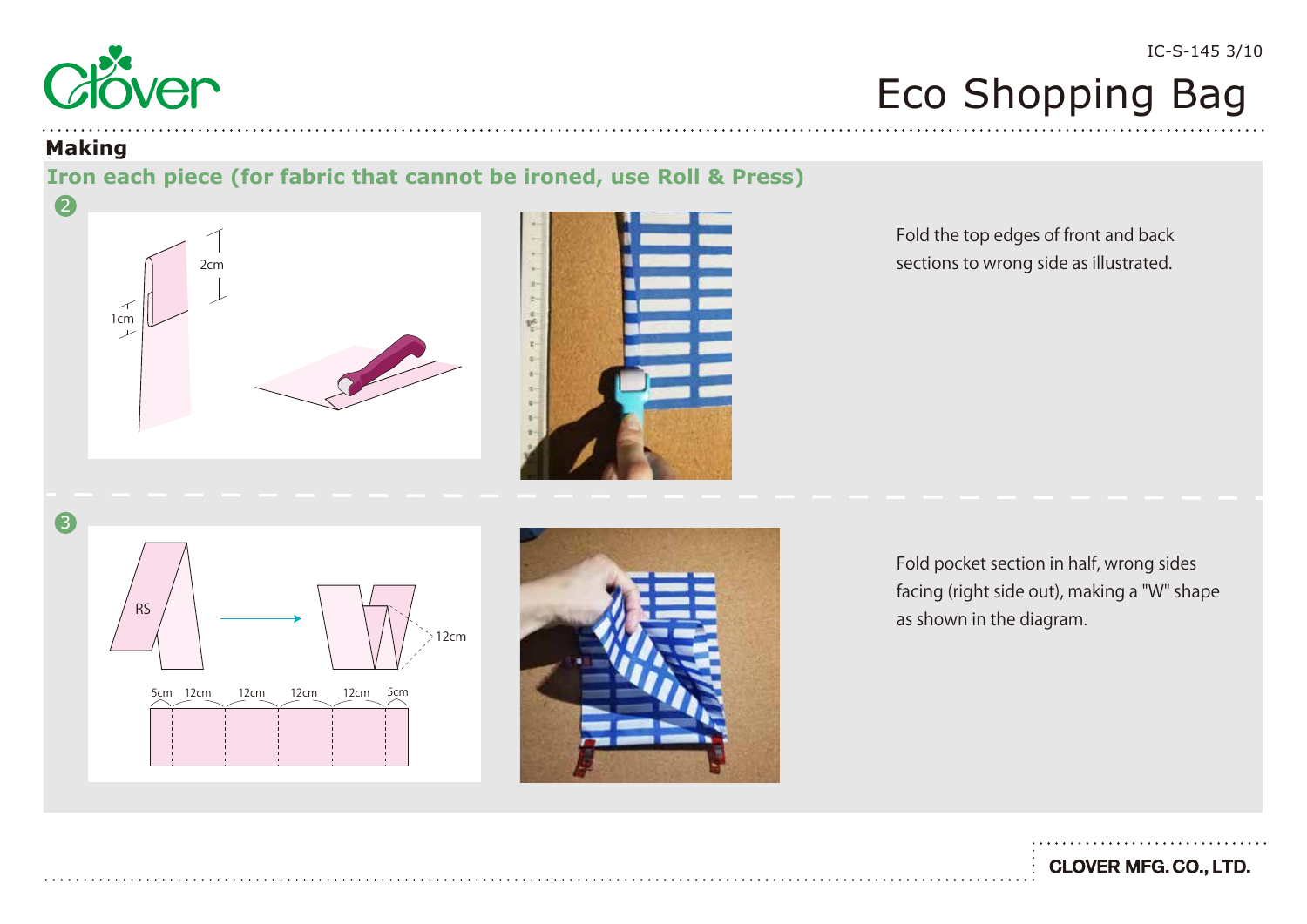

#### **Make inner pocket**



## Eco Shopping Bag

1. Sew the pocket sides along the 1cm seam allowance.

2. Turn through to right side out.

3. Use the awl to make the corners neat. Press using the Roll & Press or iron.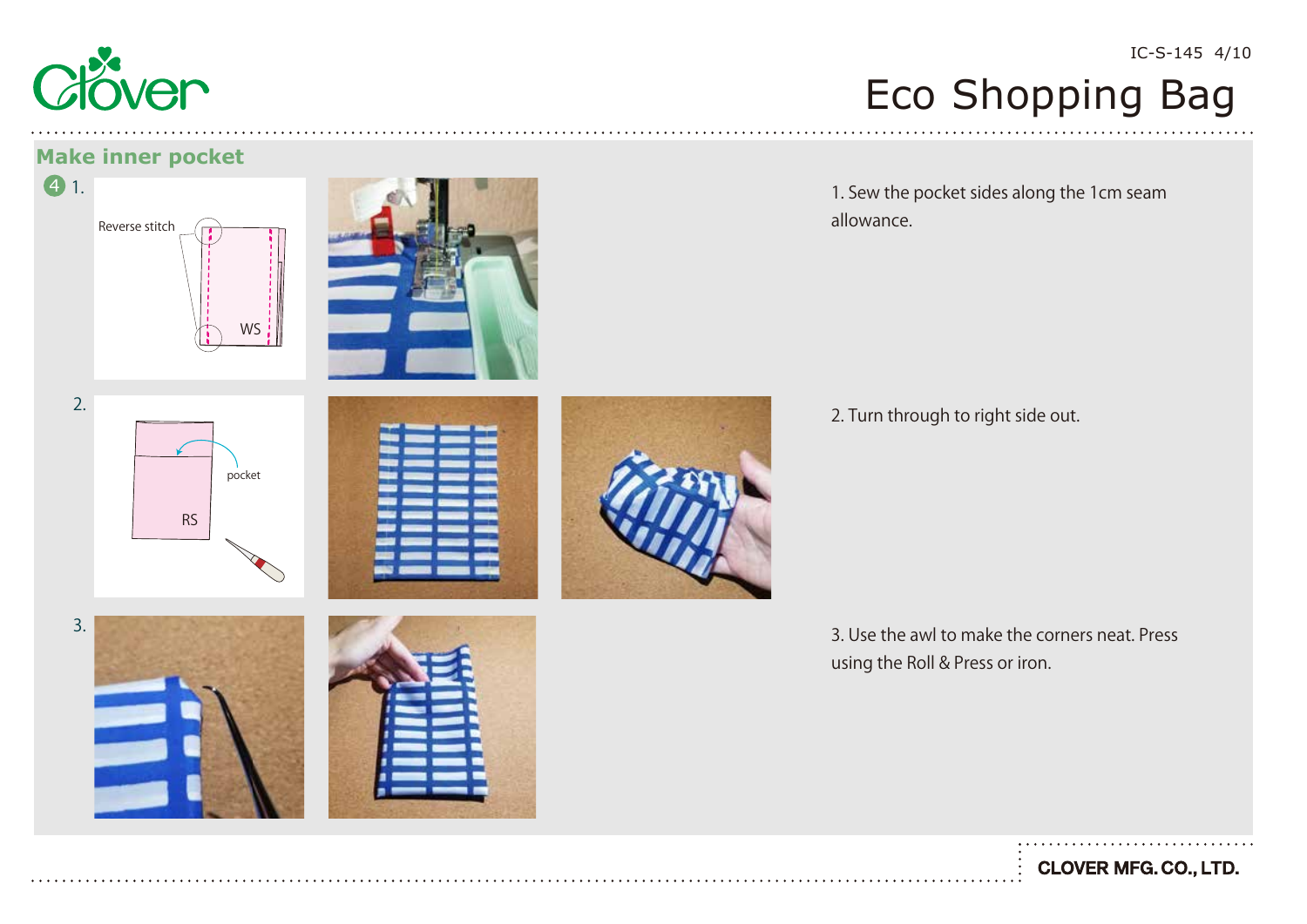

#### IC-S-145 5/10

### Eco Shopping Bag

#### **Make bag handles**





Fold the fabric RS together along the length of each strap and sew the 1cm seam allowance as illustrated.

6









Open the seam allowance using iron or Roll & Press and turn through to RS using easy loop turner (Art No.472).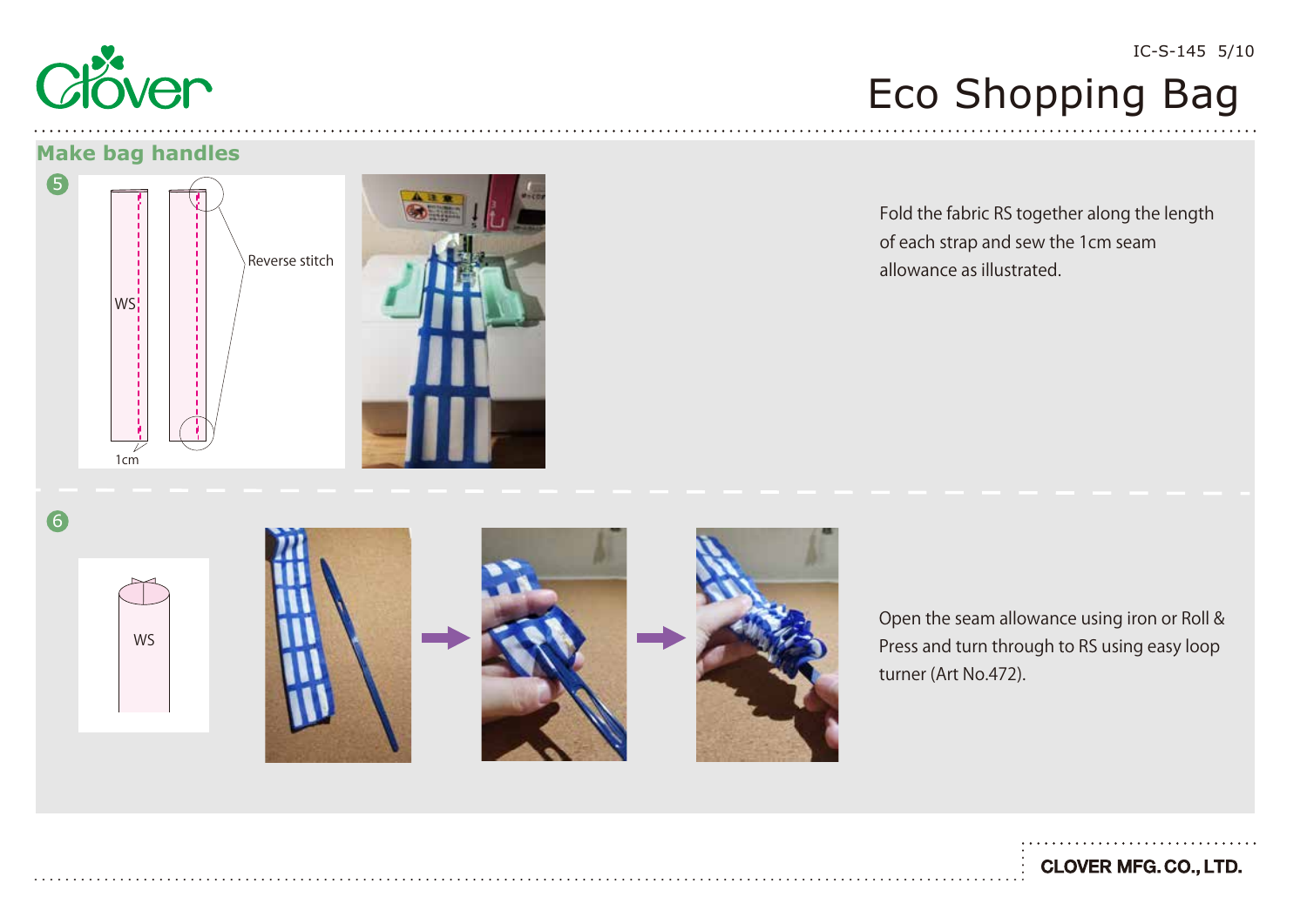

Reverse stitch 0.2cm RS 7

With seams positioned centrally along the back of each strap, press flat with iron or Roll & Press and top stitch 0.2cm in from edge along both sides.

### **Position front and back sections together and sew bottom of bag**



With front and back sections RS together, sew a 1cm seam along the bottom edge.

Finish raw edges with zigzag stitch.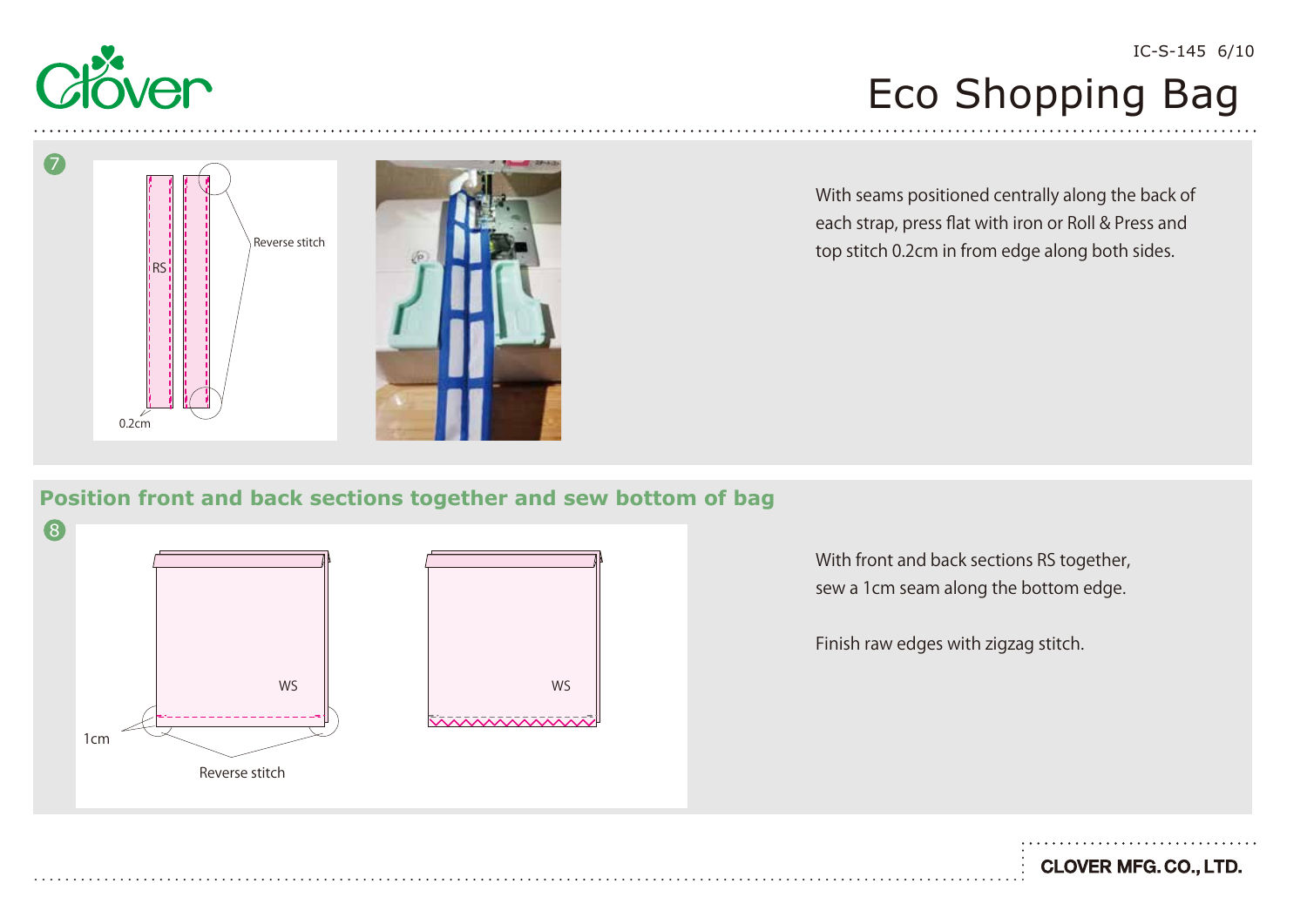

9

#### IC-S-145 7/10

### Eco Shopping Bag

#### **Fold up bottom and sew sides of bag**



Fold up 5cms along bottom of bag (this creates a gusset when using the bag).

Unfold the seam allowance around the top of bag.

Sew a 1cm seam along both sides of bag, including the opened seam allowance.

Finish seams with zigzag stitch.

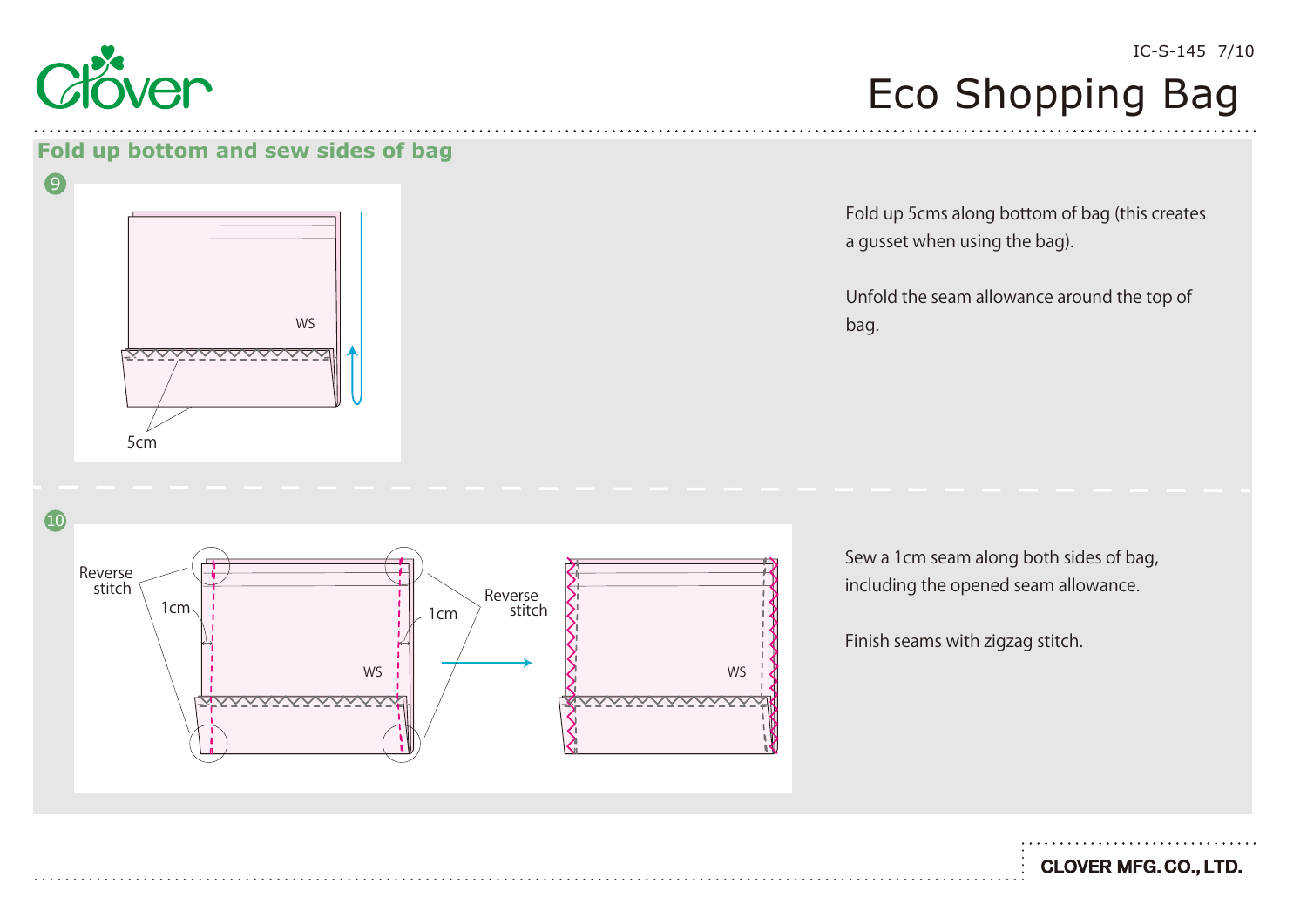

### **Attach pocket and handles**



Place the pocket centrally on wrong side of bag. (this will be inside the folded seam).

Position handles 5mm away from each side of the pocket, in same way as above. (See image)

Repeat the same handle positions on opposite side of bag, ensuring they are not twisted before refolding seam allowance and securing the 2cm hem with Wonder Clips. (make a double fold hem as you did in step 2)

Turn through to RS.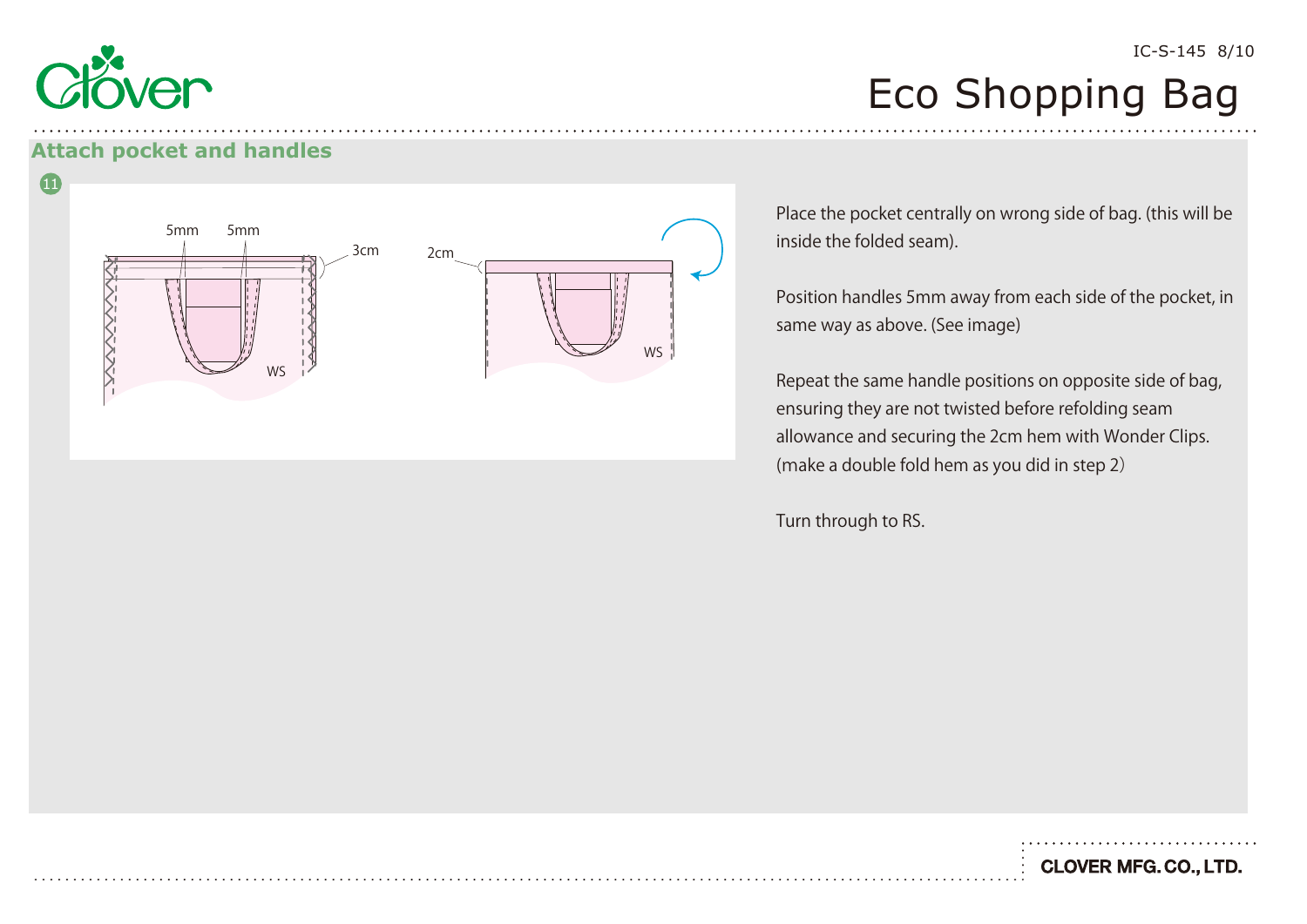

#### **To finish**



### IC-S-145 9/10

### Eco Shopping Bag

1.Fold up the handle and clip in position with Wonder Clips. Do the same with the opposite handles.

0.2cm 0.2cm 2. 2. 2. 2. 2. All the edge around the state of the state of the state of the state of the state of the state of the state of the state of the state of the state of the state of the state of the state of the state of the s

top of bag as shown. Reverse stitch on both sides of the handles for reinforcement.Machine 0.2cms in from lower edge of the 2cm hem.